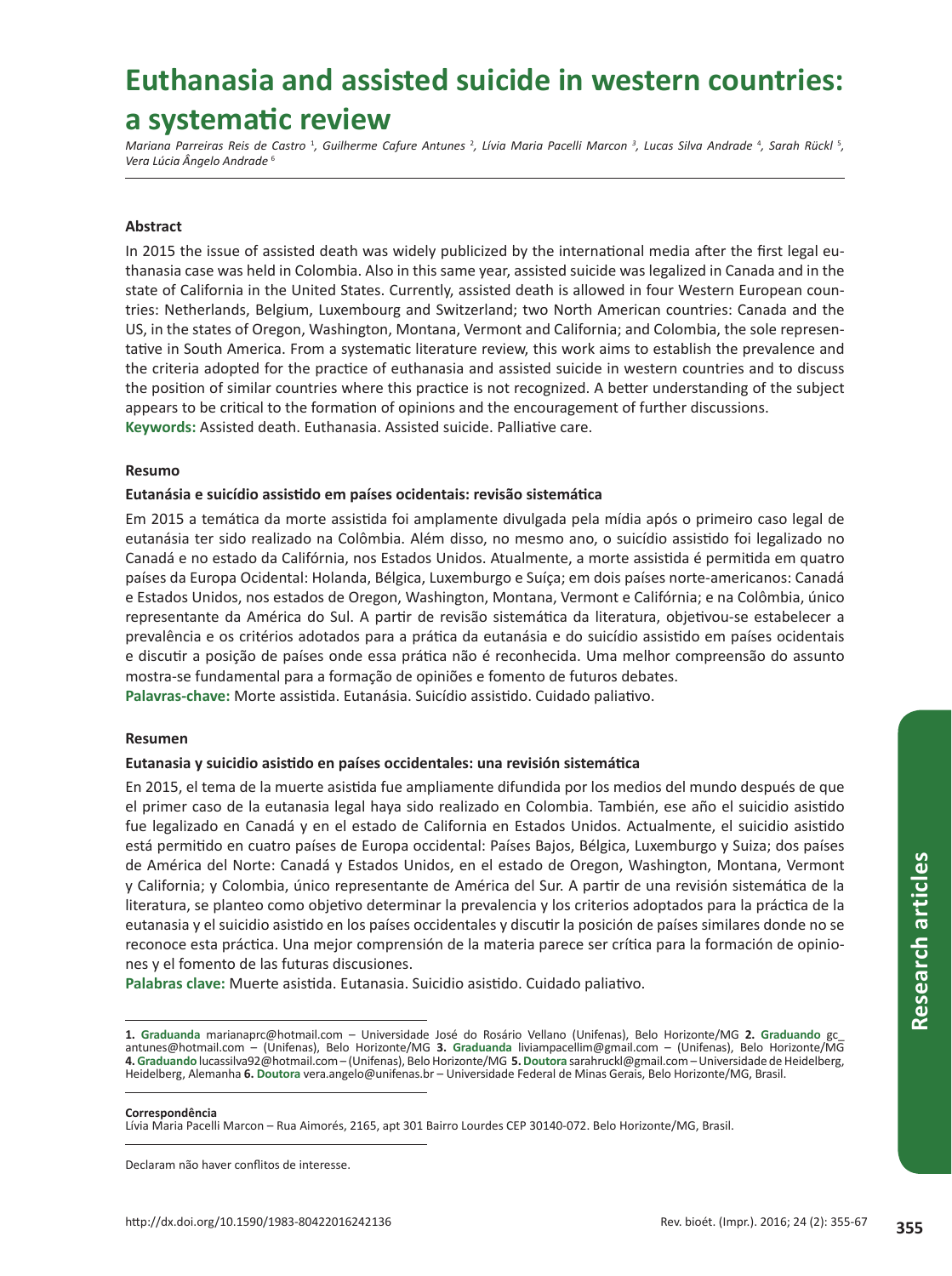Historically, the word euthanasia means "good death", in other words, death without pain, without suffering. In the twentieth century, during the Third Reich, the word gained a negative connotation when it was improperly used in Nazi policies aimed at eliminating lives that were considered not worthy to exist $^1$ . Subsequently, after the word was demystified, discussions on the topic resurfaced, and, currently, the practice of euthanasia, in its classic sense, is allowed in some countries. In a more contemporary definition, euthanasia can be understood as employment or abstention of procedures that allow accelerating or inducing the death of incurably ill patients, in order to free them from the extreme suffering that torments them<sup>1</sup>.

As for the patient's consent, euthanasia can be classified into non-voluntary and voluntary – the first takes place without knowing the will of the patient, and the second in response to the expressed wishes of the patient<sup>1</sup>. The latter differs from assisted suicide as it is performed by a physician, while in assisted suicide the patient is the one who performs the final action.

Both from the medical and from the legal point of views, there is a big difference between "killing" and "letting die"<sup>2</sup>. Therefore, regarding the act, euthanasia is divided into active and passive, the first of which denotes the deliberate act of inducing death without the patient suffering (using, for example, lethal injection), and the second refers to death by deliberate omission to start medical action that would guarantee the prolongation of survival. It is worth noting the vagueness of the distinction between passive euthanasia and orthothanasia, which refers to "death at the right time", since there is no real boundaries between" not intervening and simply letting die" and "letting die in the seemingly correct time"<sup>1</sup>.

The term "assisted death" or "assisted dying" encompasses both the concept of euthanasia and assisted suicide<sup>2</sup>, both subjects of ongoing debates in today's society. Four European, one South American and two North Americans countries have legalized euthanasia and/or assisted suicide, but the law of these countries differ considerably regarding the practices<sup>3</sup>.

In July 2015, the topic was widely reported by the media after the first legal case of euthanasia was performed in Colombia<sup>4</sup>. In the same year, assisted suicide was legalized in Canada and in the state of California, in the United States (US)<sup>4</sup>. Given the divergent views and the general interest of the community on the subject, having knowledge of the

experience and the views of various countries regarding the issue is essential to form opinions<sup>3</sup>. This is still a very controversial debate and - regardless of political, religious or moral aspects– it is fundamentally a human issue<sup>2</sup>. Thus, the objective of this work is to establish the prevalence and the criteria adopted for the practice of euthanasia and assisted suicide in Western countries and to discuss the position of other countries where the practice is not recognized.

### **Method**

This work consists of a systematic review of the literature. The words "euthanasia," "assisted suicide", "Netherlands", "Belgium", "Luxembourg", "Switzerland", "United Kingdom", "Brazil", "Colombia" "Canada" and "United States" were used, in English and Portuguese, as keywords for the research. To identify the publications that composed this study, an online search was done in the following databases: Scientific Electronic Library Online (SciELO), National Center for Biotechnology Information (PubMed) and Google Scholar. The MeSH tool was used to help the search and categorization of articles.

The research was based on 19 publications relevant to the topic investigated. A list with these publications is presented at the end in Appendix 1. The following previously established inclusion criteria were considered: original works or reviews, available in full, published between 2005 and 2015. The articles that did not fit the inclusion criteria were removed from the sample. Regarding the exclusion criteria, we considered duplicated articles, publications prior to 2005 and those that, despite having the selected descriptors, did not directly address the proposed topic. In addition, recent news articles, websites and official reports from the countries mentioned were consulted to update data. Moreover, some articles were suggested by experts.

#### **Method and results**

The selection of items for systematic review was done according to the flow chart (Figure 1). Based on these publications, Table 1 briefly describes information regarding the journal, author, year of publication, article title, type of study, objective and limitations presented by the publications studied.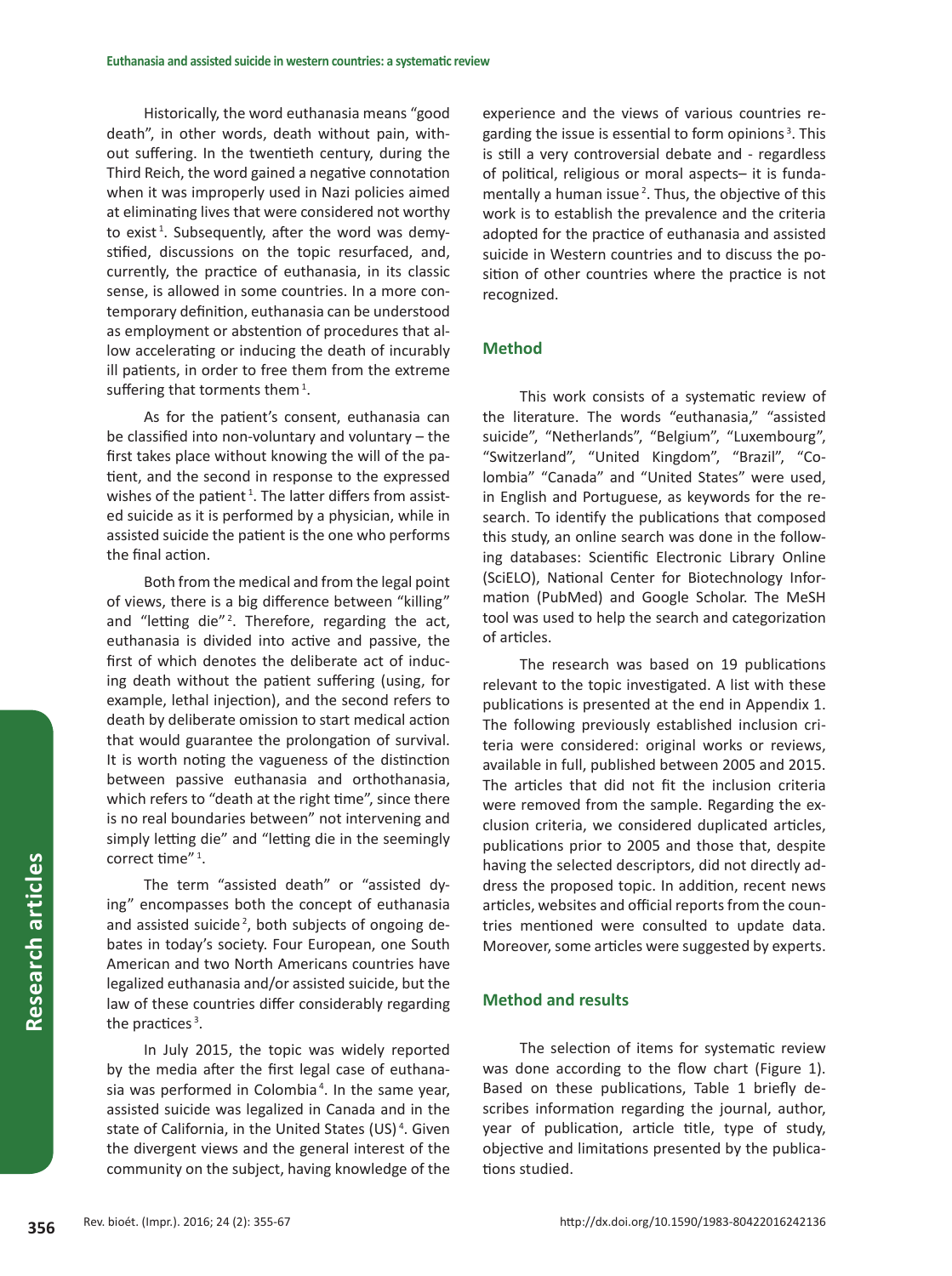

#### **Discussion**

Assisted death is allowed in four Western European countries: the Netherlands, Belgium, Luxembourg and Switzerland; two North American countries: Canada and the United States, in the states of Oregon, Washington, Montana and Vermont; and in South America: in Colombia<sup>4</sup>. The laws and criteria adopted for the purposes of this practice differ in each country. Explaining how assisted death occurs in these locations and compare their legislation to that of other similar countries in socio-economic and cultural aspects allows a better understanding of the subject, and works as a basis for future discussions<sup>2</sup>. The situation in Brazil and the UK has been addressed at the end of this paper in order to compare the position of other countries and enrich the discussion. The timeline with key milestones regarding assisted death in the world is presented in Appendix 2 to facilitate understanding.

#### *Colombia*

Colombia is the only country in Latin America where euthanasia is permitted. Although it was decriminalized in 1997 by the Constitutional Court, only in April 2015 the Ministério da Saúde (Ministry of Health) defined how it might occur. Until that date, it was classified as "murder by compassion" according to Article 326 of the Criminal Code, and the lack of well-established criteria for its realization, coupled with the controversial legislation, generated ambiguity, conflicting interpretations and uncertainties regarding the matter<sup>4,5</sup>.

Currently, the practice is regulated by Resolution 12116/2015 from the Ministério da Saúde e Proteção Social (Ministry of Health and Social Protection), which establishes criteria and procedures to ensure the right to death with dignity<sup>6,7</sup>. Intravenous drugs can be administered by physicians, in hospitals, to adult patients with terminal diseases that cause intense pain and suffering that cannot be relieved. The patient must consciously request assisted death, which must be authorized and supervised by a specialist doctor, a lawyer, and a psychiatrist or psychologist. Moreover, the current legislation does not prohibit this procedure for foreign patients<sup>4</sup>.

Only one case of euthanasia has been reported so far in the country, on the 3rd July 2015.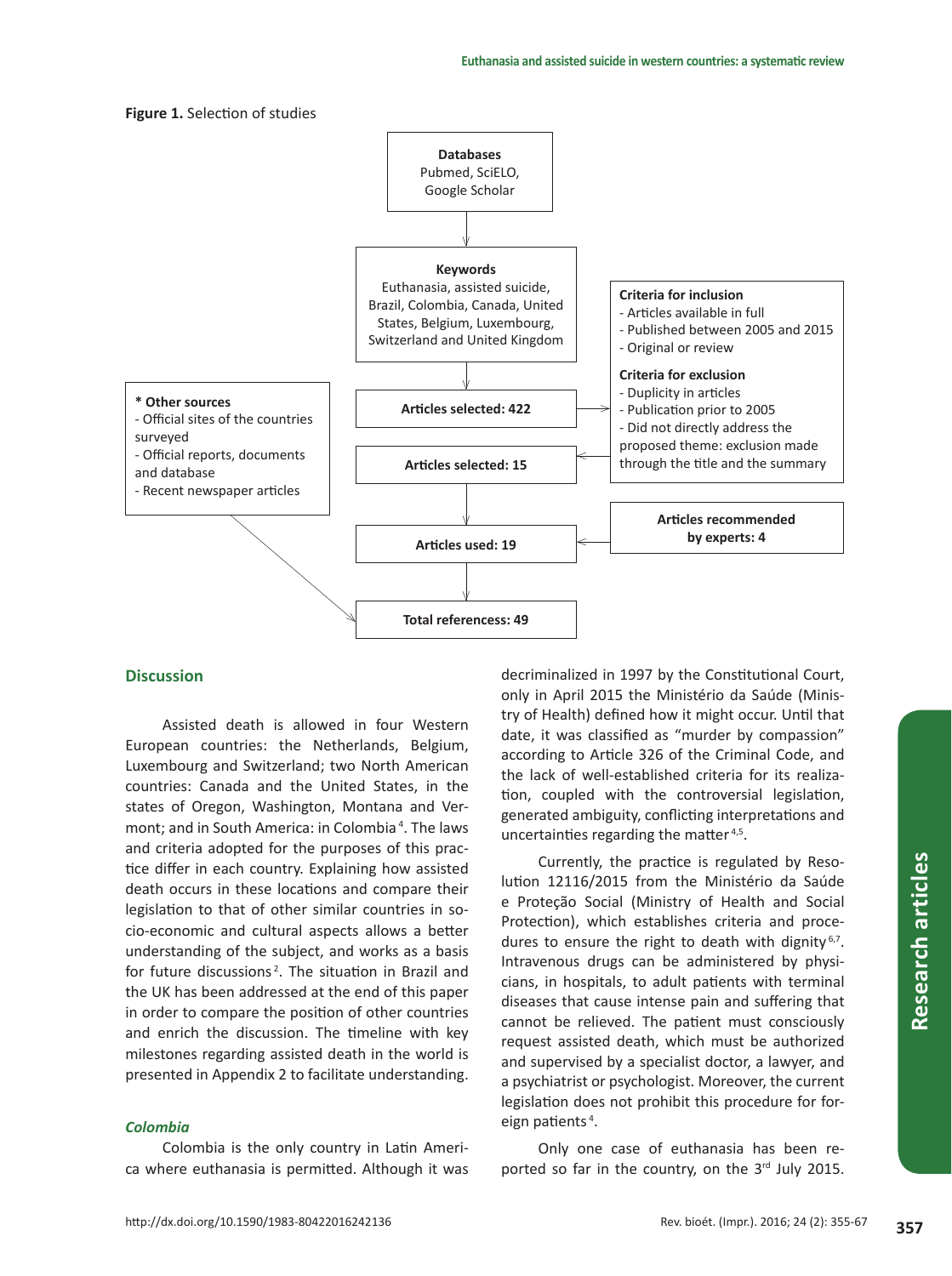It was Ovídio Gonzáles (79) who was stricken by a rare facial cancer that, although not metastasized, caused intense chronic pain<sup>4</sup>. Therefore, in view of the recent legalization, it is necessary to invest in the training of physicians and health professionals to deal with end of life ethical dilemmas 5,8.

#### *United States*

Assisted suicide is legal in five of the fifty US states: Oregon, Washington, Montana, Vermont and California 4,9. In 2014, New Mexico passed legislation consistent with the practice, but the decision was reversed on appeal in August 2015<sup>4</sup>. On the other hand, euthanasia is banned in all states<sup>2</sup>.

The first state to legalize assisted suicide was Oregon, on the 27<sup>th</sup> October 1997, with the approval of the "Death with Dignity Act" 10, which allows competent (able to consciously express their will) adults (from the age of 18), residents in Oregon, with terminal illnesses and life expectancy of less than six months, to receive medications in lethal doses, through voluntary self-administration, expressly prescribed by a doctor for this purpose. According to the Act, the self-administration of these lethal drugs is not considered suicide, but death with dignity<sup>3,11</sup>. It is worth noting that many Catholic hospitals have opted out from this practice<sup>4</sup>.

Since the law was passed in 1997 until the end of 2014, 1,327 people received the prescription of lethal medication, and of those, 859 died after self-administration. Six people woke up after the procedure, and most died within days. Some patients for whom the medication was prescribed died before administration, others waited to receive it, and some cases were not properly notified<sup>12</sup>.

Of the 859 people who received lethal medication, 52.7% were men, predominantly in the age group between 65 and 74, with higher education or post-graduation degree (45.9%). In 78% of the cases, the disease was cancer, followed by amyotrophic lateral sclerosis (ALS) at 8.3%. Most patients died at home (94.6%) and received palliative care. The most common concerns of these patients were loss of autonomy, mentioned by 91.5% of them, loss of ability to participate in activities that make life enjoyable (88.7%) and loss of dignity (79.3%) 12.

In March 2009, the State of Washington approved its "Death with Dignity Act", almost identical to the one from Oregon, by which competent adults living in the area, with a life expectancy of six months or less, may require self-administration of a lethal medication prescribed by a doctor<sup>3,4,13</sup>. From 2009

to 2014, 724 people received prescriptions for lethal medication, of these, 712 died after self-administration. The situation of patients who received the prescriptions but did not use them is unknown 13. As in Oregon, the statistics show, among the deaths, a higher incidence of men between 65 and 74 of age, with high education. The predominant underlying disease was also cancer, followed by neurodegenerative diseases<sup>13</sup>.

In the state of Montana, the Supreme Court ruled on the 31st December 2009, that assisted suicide was not illegal, after the case of the patient Robert Baxter, a 76 year-old retired truck driver, carrying a terminal form of lymphocytic leukemia 14. Unlike other states, Montana law is not as well-regulated on the subject. According to the Supreme Court, patients should be adults, mentally competent and suffer from terminal illnesses to request lethal medication. The act is secured by rights of privacy and dignity established by the constitution, and the doctors who assist are also protected by law<sup>3,14,15</sup>.

In Vermont, assisted suicide was legalized on the 20<sup>th</sup> May 2013 by Act 39 – regarding "patient choice and control at end of life". The Departamento de Saúde estadual (state Department of Health) suggested that by 2016, physicians and patients were gradually adhering to the proposal of the Act, since many hospitals opted out, stating they were not ready to implement it. In any case, the right to assisted death is reserved for adult patients, residents of Vermont, with life expectancy shorter than six months, who are able to voluntarily request and self-administer the medication dose<sup>4,16</sup>.

On the 5<sup>th</sup> October 2015, Jerry Brown, governor of California, signed the Assembly Bill No. 15, also referred to as the "End of Life Option Act", allowing assisted suicide for competent adults, residents in the state, with terminal illnesses and life expectancy of less than six months<sup>17</sup>. The law, which came into force in 2016, was based on the Act from Oregon, from 1997. Its approval resumed old discussions about assisted death<sup>18,19</sup>. At the time the law was passed, the governor stated that, in the end, he was led to reflect on how he would act in the face of his own death. The governor declared that he would not know what to do if he was dying with prolonged and excruciating pain. Also, he pointed out that it was comforting to be able to consider the options offered by the Oregon Act and would not deny that right to others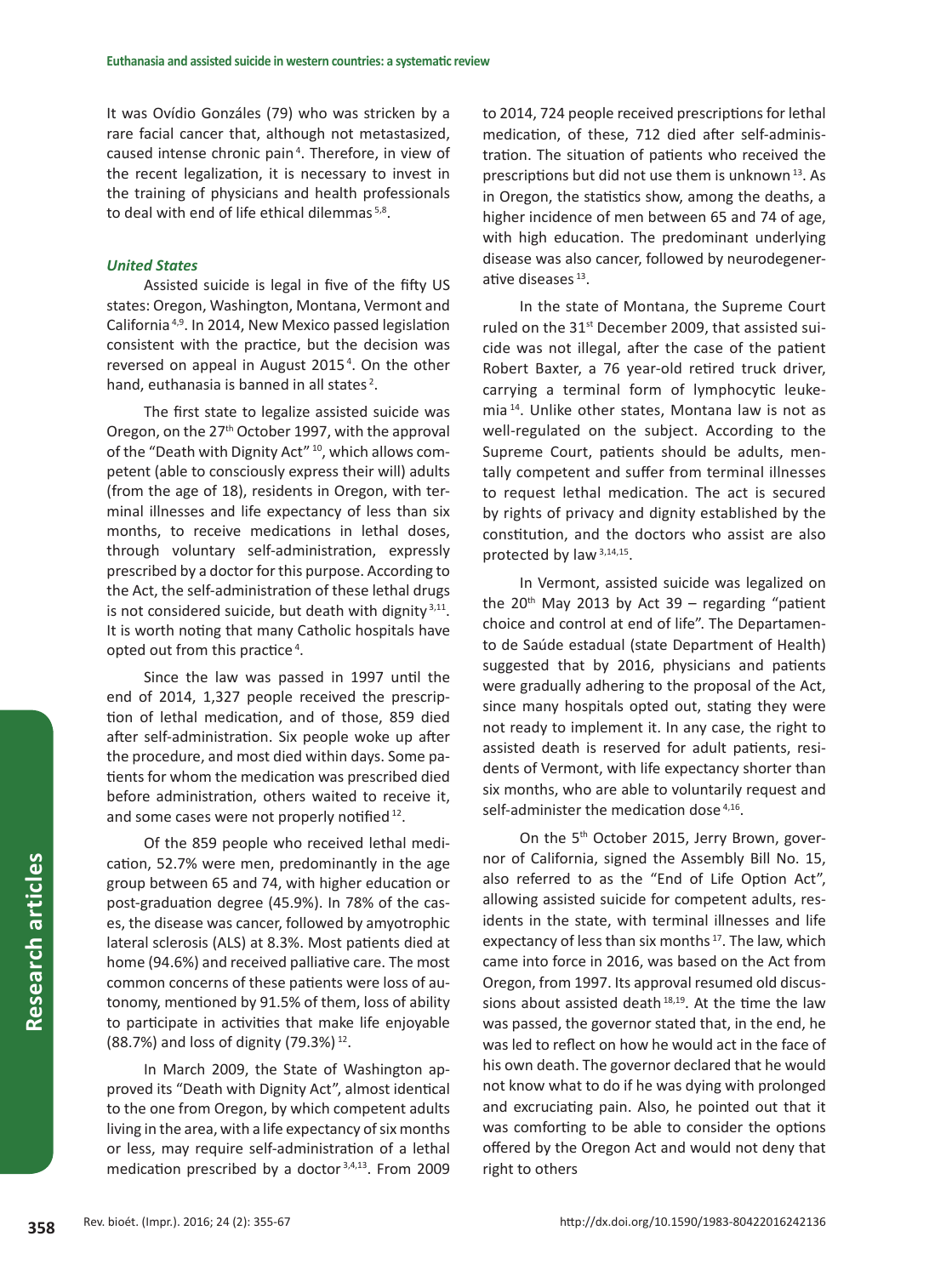#### *Canada*

In February 2015, after six years of debate in the Supreme Court, with the cases of patients Kay Carter and Gloria Taylor, Canada suspended the ban on euthanasia and assisted suicide<sup>4, 20-22</sup>. A grace period of one year was established, during which the federal and provincial government of Canada, as well as health professionals, were to prepare themselves to implement the new law. In January 2016, the deadline was extended for four months, extending the official legalization of assisted death and the deadline for provincial governments to establish their guidelines to the  $6<sup>th</sup>$  June. If this does not happen, the activity is going to be legal in the country, but not regulated in certain provinces, which will give physicians freedom to modify their own behaviour. Moreover, by that date, in un-regulated territories, aid to assisted death can be obtained through legal concessions<sup>22-24</sup>.

Quebec was the first province to regulate assisted death through the "Act Respecting End-of-Life Care", which entered into force in December 2015. Approved in the previous year, and based on Oregon's legislation, the Act covers capable adults who were diagnosed with serious and incurable diseases, advanced and irreversible decline of their capabilities, and intense physical and psychological suffering. However, it does not require a maximum life expectancy of six months<sup>4,24,25</sup>. According to the Act, "medical aid in dying" is the administration by a physician, of a lethal substance, following the patient's request<sup>25</sup>. This practice characterizes active voluntary euthanasia, although the term is not used explicitly in the document. The Canadian media announced in January 2016 that the first case of assisted death was confirmed by health authorities in Quebec, which did not provide information about the procedure and the patient's profile 26,27.

The other Canadian territories have also mobilized themselves for the regulation of assisted death. In November 2015, a group created by the provincial government issued an advisory report to the provinces, aiming to draw up their own guidelines 28.

In January 2016, the College of Physicians and Surgeons of Ontario published the "Interim Guidance on Physician-Assisted Death", regulating euthanasia and assisted suicide, with criteria similar to those adopted by Quebec $^{22}$ . In the same month, in a press article<sup>29</sup>, a lawyer from the Canadian Justice Department expressed his concerns regarding the new changes. According to him, the country will face a major challenge in the management of issues related to assisted death, as the country's health policies are regulated by provincial laws, while criminal laws

are under national jurisdiction. To avoid problems, authorities suggested unified national guidelines, despite the short time to regulate 29.

#### *The Netherlands*

In April 2002, both euthanasia and the assisted suicide were regulated and became no longer punishable in the Netherlands, after more than thirty years of debate. Before legalization, these practices were tolerated for a few decades, having been reported by Dutch doctors since 1991 3,4,30.

The process of assisted death should fit into several criteria very similar to those applied in Belgium and Luxembourg. In all three countries, the patient must be competent, carry out the request voluntarily, and have chronic conditions that cause intense physical or psychological suffering. The physician should inform the patient about his or her health status and life expectancy and, together, reach the conclusion that there is no reasonable alternative. Also, another doctor should be consulted about the case, and all procedures should be reported to the authorities<sup>3,4,30</sup>.

People with dementia are also eligible, as well as children, aged between 12 and 17, with proven mental capacity. Parents or guardians must also agree to act in the case of patients between 12 and 15 years old, and join the discussions for patients between 16 and 17 years old. In some specific circumstances, assisted death may also apply to newborns, according to the regulations of the "Groningen Protocol", from 2005<sup>4,31</sup>.

Between September 2002 and December 2007, 10,319 cases were reported. Of these, 54% were male, 53% were between 60 and 79 years old and 87% were diagnosed with cancer<sup>30</sup>. In 2013, 4,829 cases were reported, and 78.5% of these occurred at home. In recent years, five doctors (0.1% of cases) were judged for not fulfilling the criteria set out in the legislation<sup>4,30</sup>.

#### *Belgium*

Since September 2002, voluntary euthanasia has been allowed in Belgium for mentally competent people, suffering from incurable conditions, including mental illness, which cause unbearable physical or psychological suffering. The assisted suicide is not explicitly regulated by law, but cases reported to the Comissão Federal de Controle e Avaliação de Eutanásia (Federal Evaluation and Control Commission for Euthanasia) are treated the same as euthanasia $3,4$ .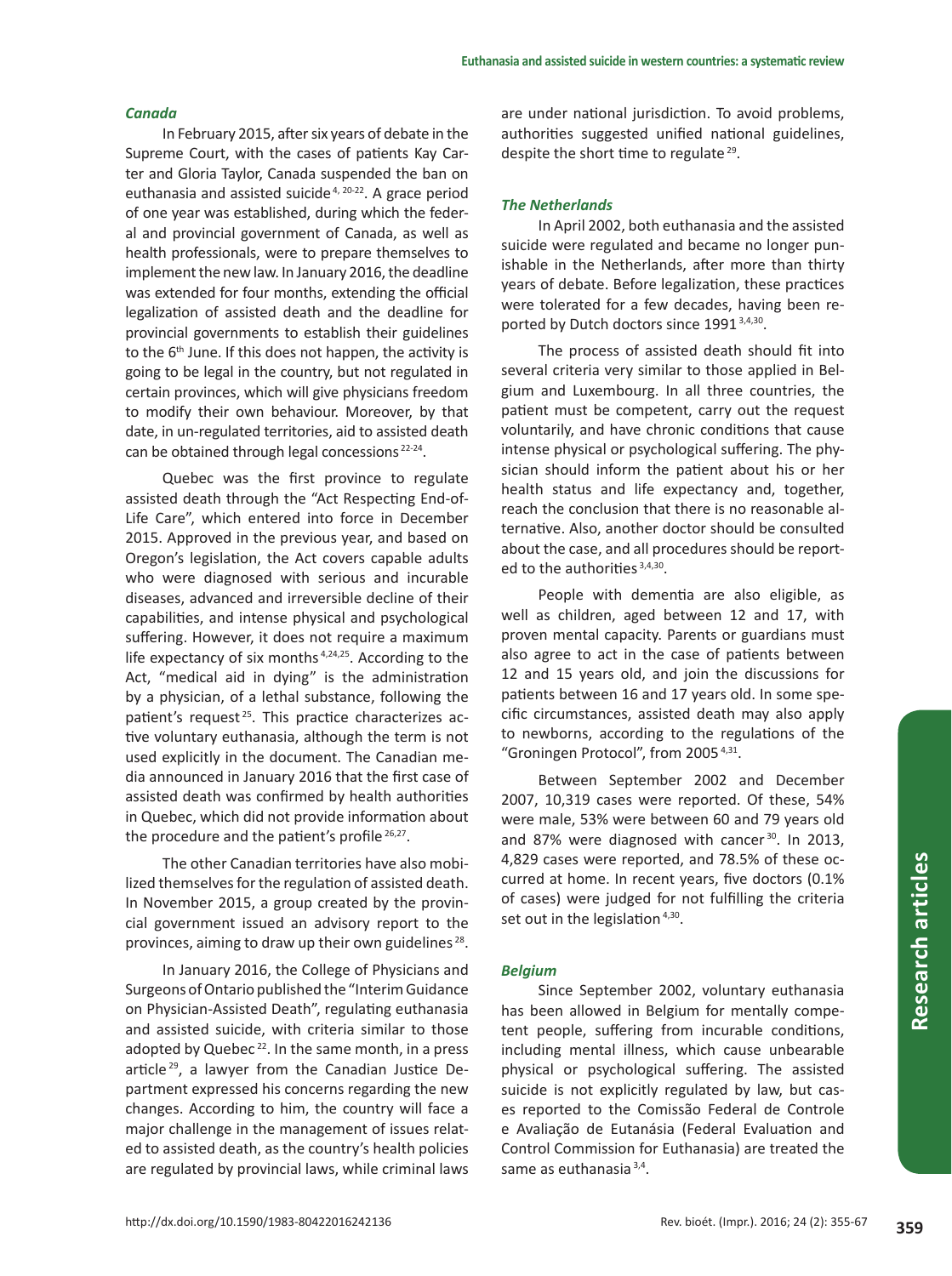The Belgian legislation is similar to the Dutch one, however, if the patient is not terminal, the doctor should consult an independent third party specialist, and at least one month should pass between the patient's request and the euthanasia procedure $3,30$ .

On the 13th February 2014, Belgium removed the age restriction for euthanasia, despite strong opposition from religious people and from some members of the medical profession. Before this change, the legislation of euthanasia already applied to adolescents over 15 years old, legally emancipated by legal decree. In any case, in the last twelve years, the Federal Commission reported only four cases involving patients younger than 20, and none of them was a child<sup>32</sup>.

With the new legislation, children of any age may require euthanasia, provided they are able to understand the consequences of their decisions, as certified by a child psychologist or psychiatrist. The child must be in terminal condition, with constant and unbearable physical suffering, which cannot be relieved. The child's decision should be supported by their parents or legal guardians, who have veto rights 31. Although the age restriction is not imposed by law, the child must show discernment capacity and be conscious at the time of making the request. These prerequisites limit the range of children who might qualify, and the forecast is that the changes, although very important, will not have such a significant impact<sup>31</sup>.

According to the Federal Commission between 2010 and 2014, reported cases almost doubled, increasing from 953 to 1,807. The prevalence remains men, aged between 60 and 79, with cancer; however, a recent study showed increased requests from patients older than 80 and with other diseases. Furthermore, it is estimated that 44% of assisted deaths occur in hospitals, 43% at home and 11% in nursing homes<sup>4,30,32</sup>.

#### *Luxembourg*

On the 16<sup>th</sup> March 2009, euthanasia and assisted suicide were legalized in Luxembourg, and are currently regulated by the Comissão Nacional de Controle e Avaliação (National Commission for Control and Assessment). The law covers competent adults, people with incurable and terminal diseases that cause physical or psychological constant and unbearable suffering, with no possibility of relief<sup>4, 34</sup>.

The patient must request the procedure through his or her "end-of-life provisions", which is a

written document that is obligatorily registered and analysed by the Comissão Nacional de Controle e Avaliação (National Commission for Control and Assessment). The document also allows the patient to record the circumstances in which he or she would like to be submit to assisted death, which is performed by a physician who the applicant trusts. The request may be revoked by the patient at any time, and in this case will be removed from the medical record 34. Before the procedure, the physician should consult another independent expert, the patient's health team, and a "trusted person" appointed by the patient; after its completion, the death must be reported to the Commission within eight days<sup>4,34</sup>.

According to the Commission's last report, between 2009 and 2014, 34 cases of assisted death had been registered. Of these, 21 were female, predominantly aged between 60 and 79; 27 had cancer and 22 underwent the procedure in a hospital<sup>35</sup>.

#### *Switzerland*

Assisted suicide is permitted in Switzerland and, in accordance with Article 115 of the Código Penal (Penal Code) of 1918, the practice is only punishable when performed for "non-altruistic" reasons<sup>3,4</sup>. Unlike other countries, such as the Netherlands, and some US states, assisted suicide is not clearly regulated, and there are no specific laws that determine under what conditions a person can request assistance<sup>36</sup>.

Although Article 115 was not originally developed for the regulation of this practice, from the 1980s onwards many institutions who support assisted death used it as a basis to justify their actions. Currently, six active institutions are responsible for most cases of assisted suicide in the country, with different criteria for selecting candidates  $3, 36$ .

Only three institutions restrict the procedure for terminally ill patients, and in four of them foreigners can also undertake the procedure. It is estimated that between 2008 and 2012, 611 foreigners, including a Brazilian, 268 from Germany and 126 from the UK, received lethal medication. During this period, foreigners accounted for almost two-thirds of all cases<sup>4,36</sup>. The service has attracted a considerable number of patients, called "suicide tourists", to the country. In the UK, for example, the term "going to Switzerland" has become a euphemism for assisted suicide<sup>36</sup>.

The procedure is also allowed for people with mental illness, but the Supreme Court requires a psychiatric report stating that the patient's suicide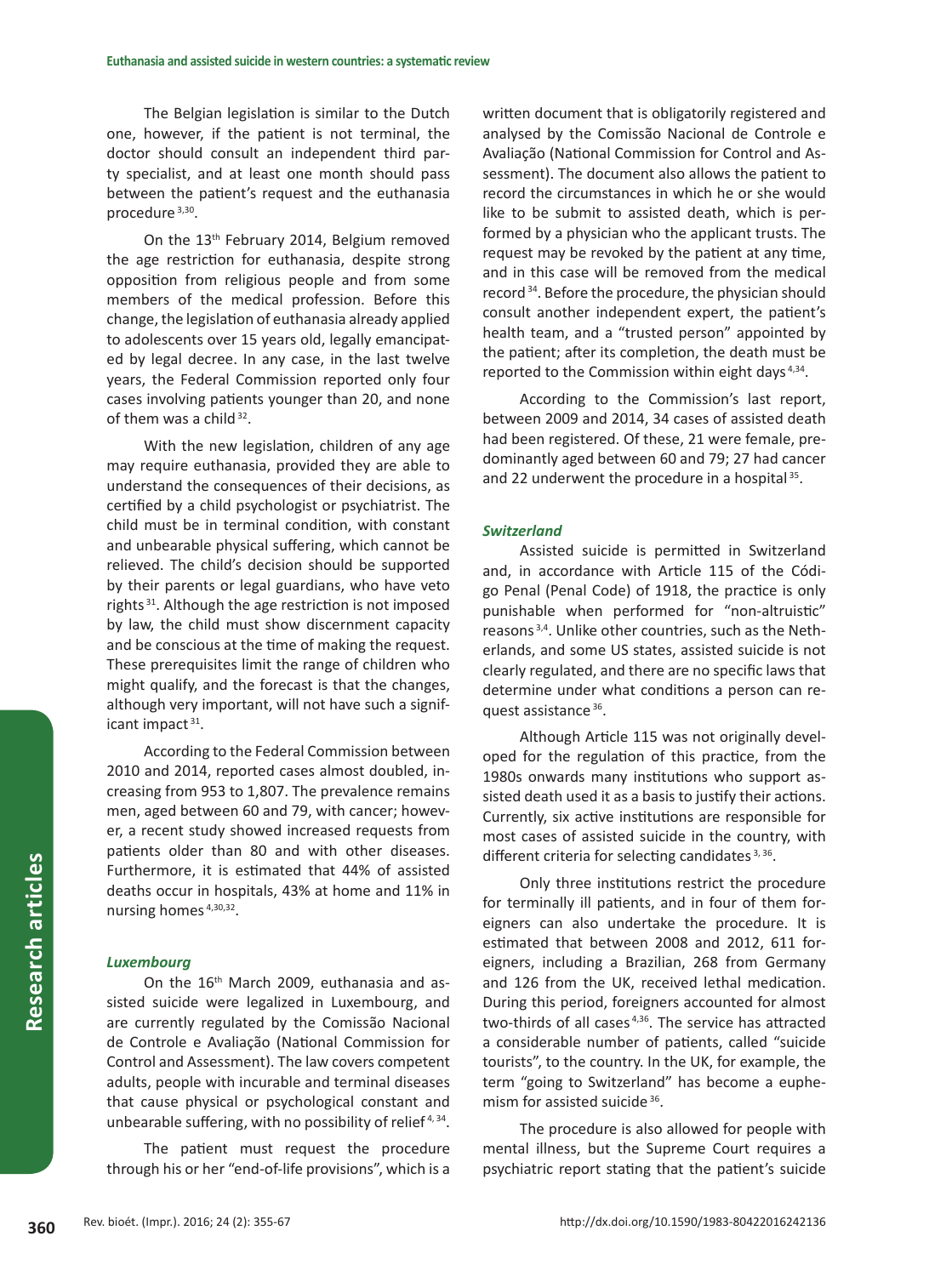desire was self-determined and well considered, and is not part of their mental disorder<sup>3</sup>.

Doctors who prescribe the drug are responsible for the process and should always inform patients about their condition and possible alternatives. However, a well-established doctor-patient relationship is not prerequisite for practice, and usually these doctors are not present at the time of death $3$ .

All countries, except Switzerland and the state of Montana (US) require notification of cases of assisted suicide and regular release of public reports<sup>3</sup>. However, recent studies show that the user's profile differs from other countries: assistance is predominant amongst women, and the percentage of cancer patients is lower<sup>3, 35</sup>. Euthanasia is prohibited in Switzerland in accordance with Article 114 of the Código Penal (Penal Code)<sup>3</sup>.

#### *Brazil*

Although not yet regulated in Brazil, the topic has been widely discussed among physicians, philosophers, religious people and legal professionals who seek the best way to insert the issue in our legal system <sup>37</sup>. Euthanasia is considered a crime of murder, according to the Article 121 of the Código Penal (Criminal Code), and, depending on the circumstances, the conduct of the agent can also be configured as a crime of inducement, instigation or assistance to suicide, as stated in Article 122 38. Furthermore, in accordance with Article 41 of the sixth Código de Ética Médica (Code of Medical Ethics), it is forbidden for physicians to shorten the patient's life, even if upon their request or that of their legal representative. The Code also points out that, in cases of incurable and terminal illness, the physician should offer all palliative care available without undertaking useless or obstinate diagnostic or therapeutic actions<sup>39, 40</sup>.

It is noteworthy that, as claimed by Felix, Costa, Alves Andrade, Duarte and Brito, orthothanasia (sometimes used as a synonym for "passive euthanasia") is well secured by the Constitution, as it aims to ensure a dignified death for the terminal patient, who has the autonomy to refuse inhuman and degrading treatment<sup>37</sup>.

The Conselho Federal de Medicina (Federal Council of Medicine) also made its position clear on the subject. Resolution 1805/2006 allows the physician to limit or suspend procedures and treatments that prolong the life of terminally ill patients, respecting the will of the person or their

legal representative. It also ensures that the patient continues to receive all the care necessary to relieve suffering, assuring them comfort, comprehensive care and right to be discharged<sup> $40$ ,  $41$ </sup>. Resolution 1995/2012, valuing the principle of patient autonomy, provides for an advance directive (or living will), ensuring its prevalence over any other non-medical opinion, including the wishes of the family. The directives are defined by the resolution as *a set of desires, previously and expressly manifested by the patient, regarding the care and treatment they want, or do not want, to receive when they are unable to freely and autonomously express their will*  $40,42$ .

#### *United Kingdom*

The UK does not officially allow assisted death, although in recent years discussions on the subject have been very frequent<sup>43</sup>. Recent research shows that the majority of the population, including much of the medical profession, is in favour of assisted suicide<sup>43</sup>. However, in the last decade, the British Parliament rejected several proposals for its regulation<sup>2</sup>. The last of them, the "Assisted Dying Bill", prepared by Lord Falconer, was rejected by the lower house in September 2015<sup>44</sup>. The document, based on the Oregon legislation, proposed the legalisation of assisted suicide (but not of euthanasia) for competent patients, over 18 years old, with a life expectancy of less than six months<sup>43,45</sup>.

Active euthanasia is considered a crime of murder, and according to section 2 of the Suicide Act 1961, assisting it is punishable by up to 14 years in prison<sup>2,46</sup>. However, in February 2010, the Crown Prosecution Service introduced new guidelines on assisted suicide, after the case of Debbie Purdy. She was diagnosed with multiple sclerosis in 1994, and wanted to know if her husband would be charged if he accompanied her to Switzerland to receive lethal medication. The new guidelines state that assisting a suicide may, in some cases, be decriminalized, for example, if the assistance is out of compassion, and the decision of death is voluntary, conscious, well thought out and communicated to the authorities<sup>2,47</sup>. Even after this resolution, legal conflicts continue to occur. In 2013, for example, the wife and the son of a man were arrested for trying to take him to a clinic of assisted death in Switzerland<sup>42</sup>.

#### **Final considerations**

With the increase in population life expectancy, the cases of chronic and disabling diseases also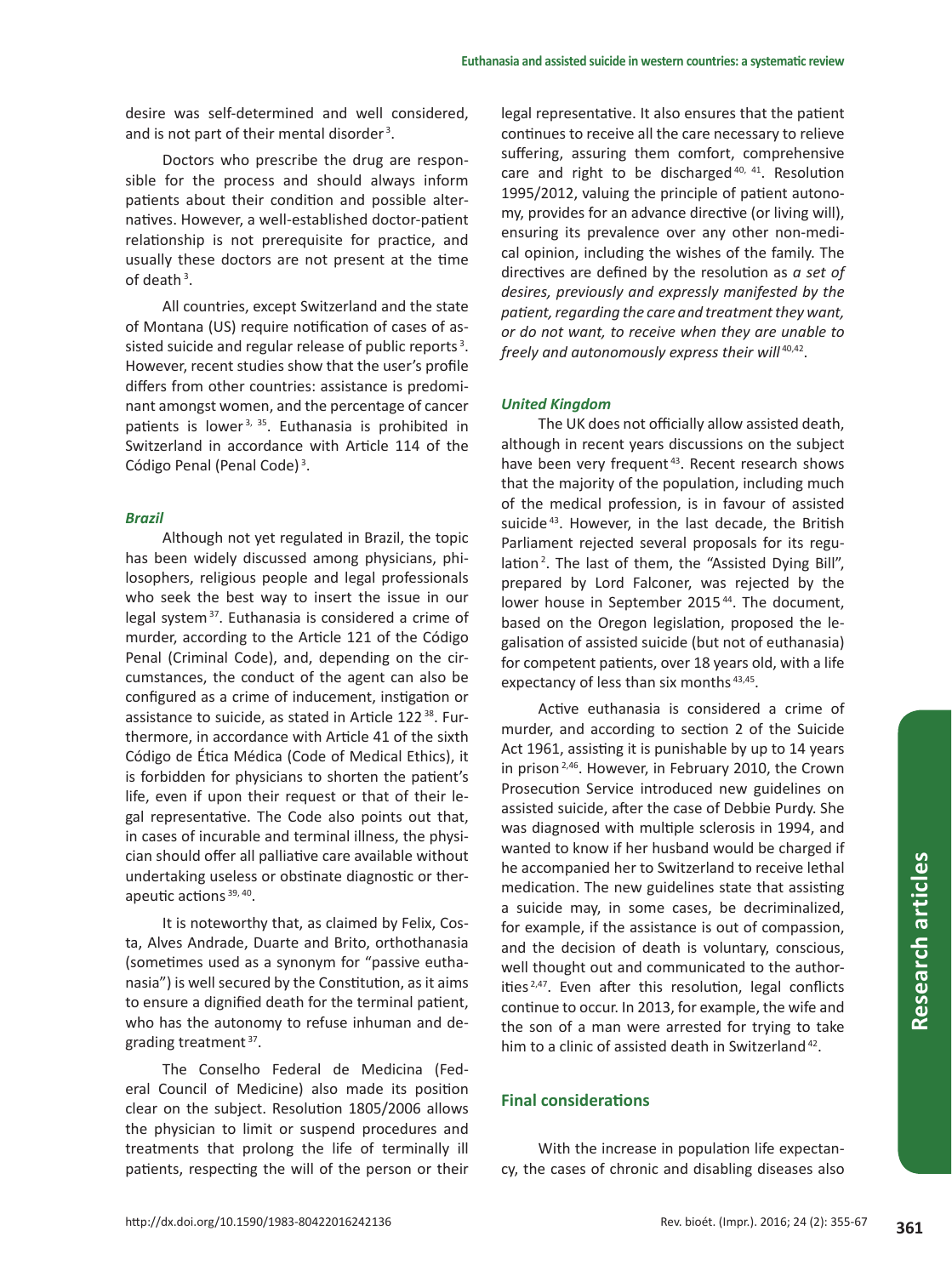increase. Added to this, a stronger focus on humanized medicine and palliative care prompted debates on quality of death in many countries. In this scenario, assisted death is a current, and still very controversial, topic.

In the Western World, euthanasia and/or assisted suicide are legal in some countries. Although the criteria adopted for these practices are different in each location, the profile of patients who seek assistance is almost invariably the same.

In Brazil, assisted death is not legalized, but the debate is timely, among other reasons, due to the anticipated growth of the elderly population in the coming years, which will also increase the number of chronic and disabling diseases. It is estimated that in 2020 the country will be the sixth largest in the number of elderly<sup>48</sup>. This data is worrying, since the quality of death in Brazil is considered poor and undeveloped<sup>48,49</sup>. Therefore, we consider that improvements in terminal patient care are imperative, regardless of the debate in question.

The UK also criminalizes assisted death. However, in recent years, discussions on the subject have become increasingly frequent. The British Parliament refused various legalization proposals, although surveys indicate that the majority of the population is in favour of change. Still, unlike Brazil, the UK leads the ranking of the most developed countries in the care of patients at the end of life and is considered a world reference in palliative care 48,49.

During the writing of this paper, the first case of euthanasia in Colombia took place, assisted suicide was recognized in Canada and in the state of California in the United States, and the state of New Mexico repealed the decision of legalization. That said, we suggest updated research be done at regular intervals.

The issue of assisted death is broad and multifaceted; therefore, the analysis of the data from the countries presented should consider the context in which they are, valuing historical, religious, socioeconomic and cultural aspects. Moreover, the discussion raises awareness regarding human finitude, making room for the timely and favourable development of palliative care services, and stimulating consideration of important bioethical issues such as the right to death and the patient's autonomy; the sacredness of life; the doctor-patient relationship; the principles of beneficence and non-maleficence; and issues related to the regulation of the practice itself.

Finally, we hope that this review represents an updated source of assisted death scenario in the Western World, allowing for more comprehensive and critical view on the subject.

*The authors are grateful to the Conselho Nacional de Desenvolvimento Científico e Tecnológico - CNPQ (National Council for Scientific and Technological Development) for the financial support given and for the PhD grant provided to the co-author Sarah Rückl.*

#### **Referências**

- 1. Siqueira-Batista R, Schramm F. Conversações sobre a "boa morte": o debate bioético acerca da eutanásia. Cad Saúde Pública. 2005;21(1):111-9.
- 2. Menon S. Euthanasia a matter of life and death. Singapore Med J. 2013;54(3):116-28.
- 3. Steck N, Egger M, Maessen M, Reisch T, Zwahlen M. Euthanasia and assisted suicide in selected european countries and US States. Med Care. 2013;51(10):938-44.
- 4. Dyer O, White C, Garcia Rada A. Assisted dying: law and practice around the world. BMJ. 2015;351:h4481.
- 5. Guerra YM. Ley, Jurisprudencia y Eutanasia: introdución al estudio de la normatividade comparada a la luz del caso comlombiano. Rev Latinoam Bioét. 2013;13(2):70-85.
- 6. Torres JHR. The right to die with dignity and conscientious objection. Colomb. Med. 2015;46(2):52-3.
- 7. Colombia. Ministerio de Salud y Protección Social. Resolución nº 1216, del 2015. Por medio de la cual se da cumplimiento a la orden cuaria de la sentencia T-970 de 2014 de la Honorable Corte Constitucional en relación con las directrices para la organización y funcionamiento de los Comités para hacer efectivo el derecho a morir con dignidade. Bogotá; 2015 [acesso 20 out 2015]. Disponível: http://bit.ly/1Uwfy7D
- 8. Sarmiento-Medina M I, Vargas-Cruz S L, Velasquez-Jimenez, Claudia M, Sierra de Jaramillo M. Problemas y decisiones al final de la vida en pacientes con enfermedad en etapa terminal. Rev Salud Pública. 2012;14(1):116-28.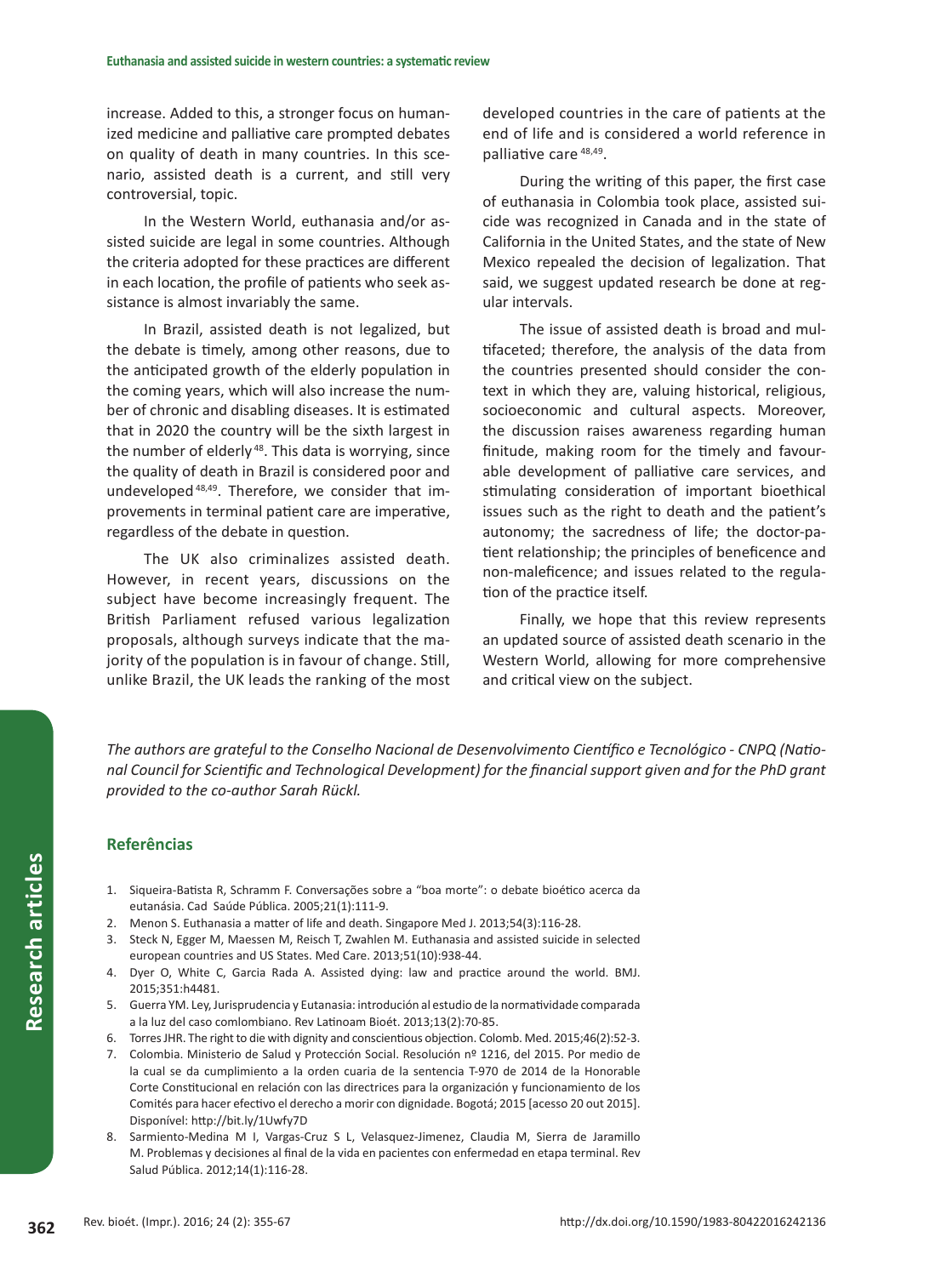- 9. McGreevy P. After struggling, Jerry Brown makes assisted suicide legal in California. Los Angeles Time. [Internet]. 5 out 2015 [acesso 28 out 2015]. Disponível: http://lat.ms/1PfpV0Y
- 10. Loggers ET, Starks H, Shannon-Dudley M, Back AL, Appelbaum FR, Stewart FM. Implementing a death with dignity program at a comprehensive cancer center. New Engl J Med. 2013;368:1417-  $-24$
- 11. Oregon Public Health Division. Death with Dignity Act Requirements. 1997 [acesso 30 out 2015]. Disponível: http://1.usa.gov/1XT4sAO
- 12. Oregon Public Health Division. Death with Dignity Act. [Internet]. [acesso 2 nov 2015]. Disponível: http://1.usa.gov/1p9mUPV
- 13. Washington State Department of Health. Washington State Department of Health 2014 Death with Dignity Act Report. [Internet]. 2014 [acesso 2 nov 2015]. Disponível: http://1.usa.gov/1DaWEB1
- 14. Knaplund KS. Montana becomes third u.s. state to allow physician aid in dying. Soc Sci Res. [Internet]. 2010 [acesso 2 nov 2015]:1-10. Disponível: http://bit.ly/1Omdenc
- 15. Breitbart W. Physician-Assisted suicide ruling in Montana: struggling with care of the dying, responsibility, and freedom in big sky country. Palliat Support Sare. 2010;8(1):1-6.
- 16. Vermont. Department of Health. Patient choice and control at end of life. [Internet]. 2013 [acesso 2 nov 2015]. Disponível: http://1.usa.gov/1OGe9bd
- 17. Botelho G. California governor signs 'right to die' bill. [Internet]. CNN. 6 out 2015 [acesso 2 nov 2015]. Disponível: http://cnn.it/1U4Insd
- 18. California. California Legislative Information. Assembly Bill nº 15. [Internet]. out 2015 [acesso 2 nov 2015]. Disponível: http://bit.ly/1T3ejBe
- 19. Siders D, Koseff A. Jerry Brown signs doctor-assisted death bill. The Sacramento Bee. [Internet]. 5 out 2015 [acesso 15 nov 2015]. Disponível: http://bit.ly/1j9JyeR
- 20. Canada. Supreme Court of Canada. Supreme Court Judgments 2015 SCC 5 (2015). [Internet]. [acesso 15 nov 2015]. Disponível: http://bit.ly/1j9JyeR
- 21. Attaran A. Unanimity on death with dignity legalizing physician-assisted dying in Canada. N Engl J Med. 2015;372(22):2080-2.
- 22. The College of Physicians and Surgeons of Ontario. CPSO Interim Guidance on Physician-Assisted Death. [Internet]. 2016 [acesso 26 fev 2016]. Disponível: http://bit.ly/1nKql5N
- 23. CBC News. Supreme Court gives federal government 4-month extension to pass assisted dying law. [Internet]. 15 jan 2016 [acesso 26 fev 2016]. Disponível: http://bit.ly/1UxNCAg
- 24. Canada. Judgments of the Supreme Court of Canada. Supreme Court of Canada. [Internet]. 15 jan 2016 [acesso 26 fev 2016]. Diponível: http://bit.ly/1swaJ8p
- 25. Assemblee Nationale Québec. Bill nº 52: an act respecting end-of-life care. [acesso 26 fev 2016]. Diponível: http://bit.ly/Kn9aTa
- 26. Rukavina S. Quebec patient receives doctor-assisted death in Canadian legal first. CBC News. [Internet]. 15 jan 2016 [acesso 26 fev 2016]. Disponível: http://bit.ly/1PwAokX
- 27. Hamilton G. First Quebec euthanasia case confirmed, two others reported. Nacional Post. [Internet]. 15 jan 2016 [acesso 26 fev 2016]. Disponível: http://bit.ly/1OomqE4
- 28. Canadá. End-of-Life Law and Policy in Canada. Health Law Institute. [Internet]. [acesso 26 fev 2016]. Diponível: http://eol.law.dal.ca/
- 29. Kirkup K. Assisted-death committee warned about Canada's jurisdictional patchwork. CBC News. 18 jan 2016 [acesso 26 fev 2016]. Diponível: http://bit.ly/1sERYzm
- 30. Rurup ML, Smets T, Cohen J, Bilsen J, Onwuteaka-Philipsen BD, Deliens L. The first five years of euthanasia legislation in Belgium and the Netherlands: Description and comparison of cases. Palliat Med. 2012;26(1):43-9.
- 31. Vizcarrondo FE. Neonatal euthanasia: the Groningen Protocol. Linacre Q. 2014;81(4):388-92.
- 32. Dierickx S, Deliens L, Cohen J, Chambaere K. Comparison of the expression and granting of requests for euthanasia in Belgium in 2007 vs 2013. Jama Intern Med. 2015;175(10):1703-6.
- 33. Samanta J. Children and euthanasia: Belgium's controversial new law. Diversity and Equality in Health and Care. 2015;12(1):4-5.
- 34. Portail Santé. Fin de vie. [Internet]. 2015 [acesso 15 nov 2015]. Disponível: http://bit.ly/1tuCKxv
- 35. Portail Santé. Troisième rapport de la loi du 16 mars 2009 sur l'euthanasie et l'assistance au suicide (années 2013 et 2014). [acesso 15 nov 2015]. Disponível: http://bit.ly/292Me89
- 36. Gauthier S, Mausbach J, Reisch T, Bartsch C. Suicide tourism: a pilot study on the Swiss phenomenon. J Med Ethics. 2014;0:1-7.
- 37. Felix ZC, Costa SFG, Alves AMPM, Andrade CG, Duarte MCS, Brito FM. Eutanásia, distanásia e ortotanásia: revisão integrativa da literatura. Ciênc. saúde coletiva. 2013;18(9):2733-46.
- 38. Brasil. Presidência da República. Decreto-Lei nº 2.848, de 7 de dezembro de 1940. Código Penal. 1940 [acesso 20 out 2015]. Disponível: http://bit.ly/18kAH0G
- 39. Conselho Federal de Medicina. Código de Ética Médica. [acesso 20 out 2015]. Disponível: http://bit.ly/1RAU0ou
- 40. Santos DA, Almeida ERP, Silva FF, Andrade LHC, Azevêdo LA, Neves NMBC. Reflexões bioéticas sobre a eutanásia a partir de caso paradigmático. Rev. Bioét. (Impr.). 2014;22(2):367-72.
- 41. Conselho Federal de Medicina. Resolução nº 1.805, de 28 de novembro de 2006. Na fase terminal de enfermidades graves e incuráveis é permitido ao médico limitar ou suspender procedimentos e tratamentos que prolonguem a vida do doente, garantindo-lhe os cuidados necessários para aliviar os sintomas que levam ao sofrimento, na perspectiva de uma assistência integral,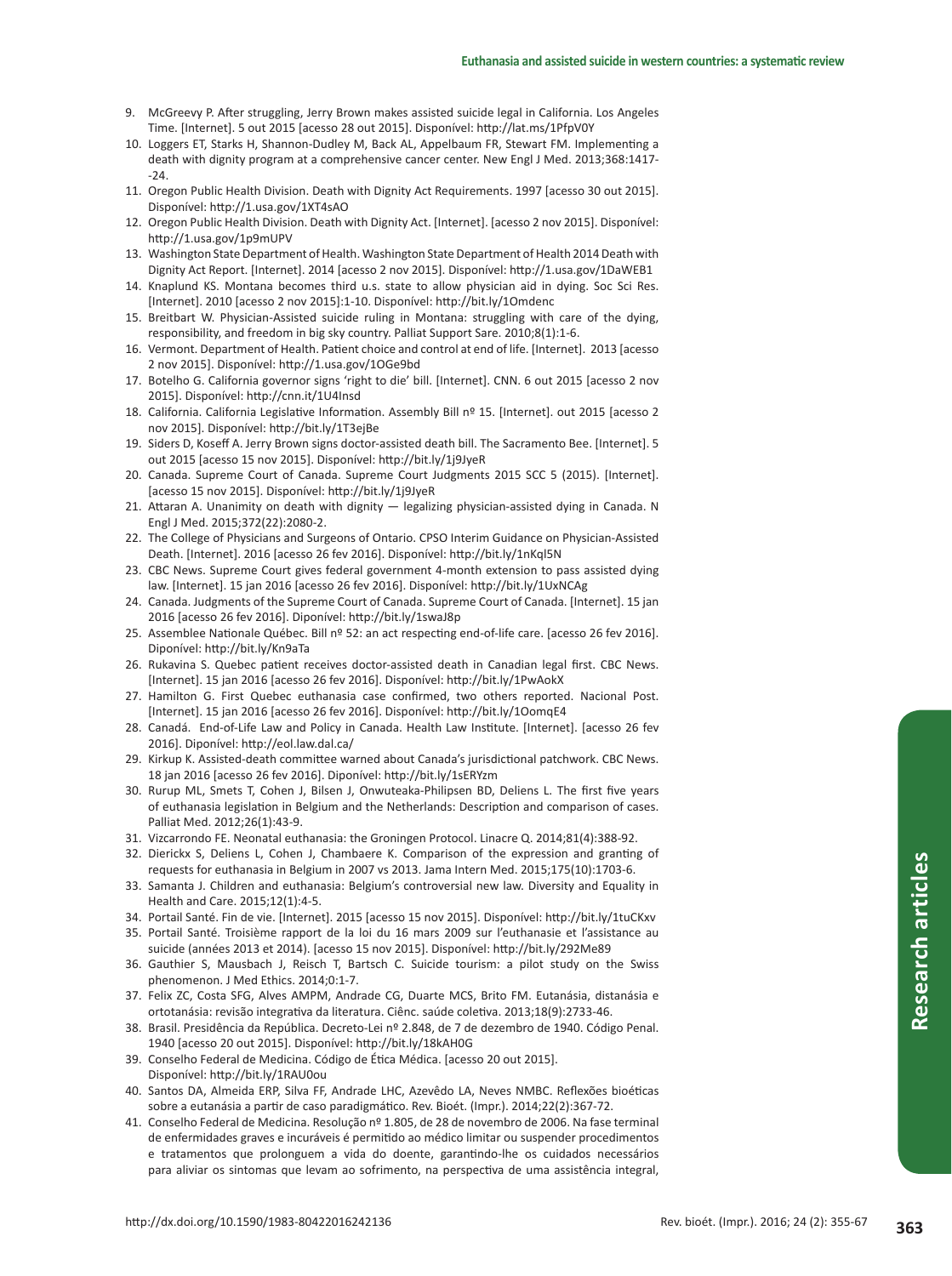respeitada a vontade do paciente ou de seu representante legal. Brasília: CFM; 2006 [acesso 4 jun 2016]. Disponível: http://bit.ly/1URTl3S

- 42. Brasil. Conselho Federal de Medicina. Resolução nº 1.995, de 31 agosto de 2012. Dispõe sobre as diretivas antecipadas de vontade dos pacientes. [Internet]. Brasília: CFM; 2012 [acesso 04 jun 2016]. Disponível: http://bit.ly/207VBbw
- 43. Frost TDG, Sinha D, Gilbert BJ. Should assisted dying be legalized? Philos Ethics Humanit Med. 2014;9:3.
- 44. Mason R. Assisted dying bill overwhelmingly rejected by MPs. The Guardian. [Internet]. 11 set 2015 [acesso 15 nov 2015]. Disponível: http://bit.ly/1ES50P5
- 45. Londres. Care Not Killing. Lord Falconer's Assisted Dying Bill. [Internet]. [acesso 16 nov 2015]. Disponível: http://bit.ly/1Lxb9C1
- 46. Simillis C. Euthanasia: a summary of the law in England and Wales. Med Sci Law. 2008;48(3):191-8.
- 47. The Crown Prosecution Service. Policy for prosecutors in respect of cases of encouraging or assisting suicide. [Internet]. 2014 [acesso 20 nov 2015]. Disponível: http://bit.ly/1XnPSQZ
- 48. Kovács MJ. A caminho da morte com dignidade no século XXI. Rev. bioét. (Impr.). 2014;22(1):94- -104
- 49. Economist Intelligence Unit. Quality of death Ranking end-of-life care across the world. Lien Foundation: 2010.

#### **Participation of the authors**

All authors contributed in the research of the subject, and writing and revising of the article.

|  | Recebido: 14.1.2016 |           |  |
|--|---------------------|-----------|--|
|  | Revisado:           | 31.5.2016 |  |
|  | Aprovado: 13.6.2016 |           |  |
|  |                     |           |  |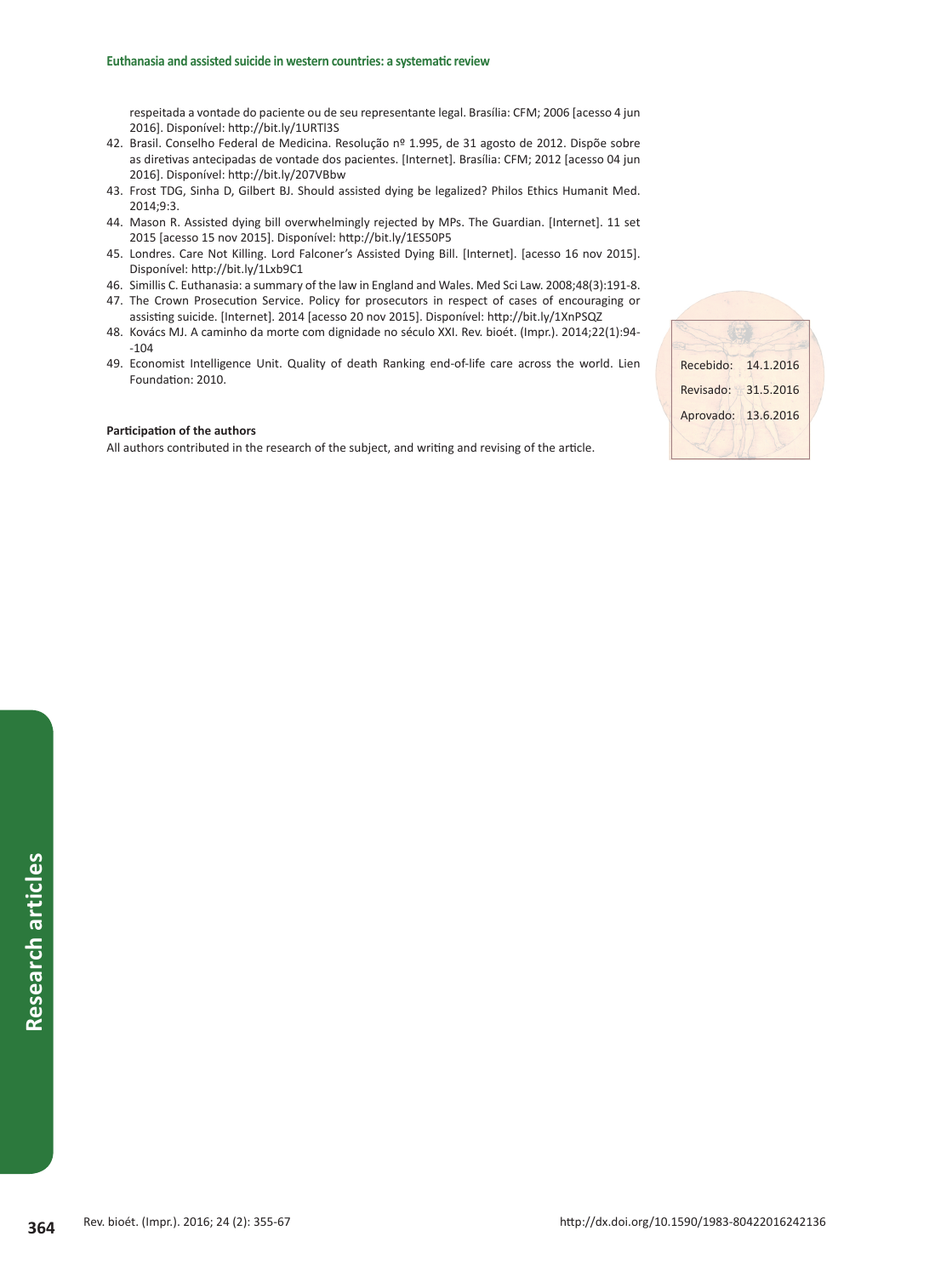## **Table 1.** Characteristics of selected articles *[continuation]*

| Journal; author(s);<br>year; country                                                                                    | <b>Title</b>                                                                                                                   | <b>Type of</b><br>study                    | <b>Objective</b>                                                                                                                                                                    | <b>Limitations</b>                                                                                                                                       |
|-------------------------------------------------------------------------------------------------------------------------|--------------------------------------------------------------------------------------------------------------------------------|--------------------------------------------|-------------------------------------------------------------------------------------------------------------------------------------------------------------------------------------|----------------------------------------------------------------------------------------------------------------------------------------------------------|
| The New England Journal<br>of Medicine; Loggers ET;<br>2013; England                                                    | Implementing a Death<br>with Dignity Program at a<br>comprehensive cancer center                                               | <b>Review</b>                              | Describe the implementation<br>of the "Death with Dignity<br>Program" at the Seattle<br><b>Cancer Care Alliance</b>                                                                 | Not informed                                                                                                                                             |
| International Journal<br>of Law and Psychiatry;<br>Schafer A; 2013; Canada                                              | Physician assisted suicide: the<br>great Canadian euthanasia<br>debate                                                         | Review                                     | Provide critical arguments<br>and describe the outlines of<br>the current Canadian debate.<br>Legal and ethical issues<br>are raised with respect to<br>physician assisted suicide  | Not informed                                                                                                                                             |
| The New England Journal<br>of Medicine; Attaran A,<br>Phil D; 2015; England                                             | Unanimity on death with<br>dignity - Legalizing physician-<br>assisted dying in Canada                                         | Review                                     | Discuss the morality and<br>legalization of assisted<br>suicide, according to the<br><b>Canadian Constitution</b>                                                                   | Not informed.                                                                                                                                            |
| Palliative medicine;<br>Rurup ML, Smets<br>T, Cohen J, Bilsen J,<br>Onwuteaka-Philipsen BD,<br>Deliens L; 2012; England | The first five years of<br>euthanasia legislation in<br>Belgium and the Netherlands:<br>description and comparison<br>of cases | Descriptive<br>and<br>comparative<br>study | Describe and compare the<br>reported cases of euthanasia<br>and physician-assisted<br>suicide in the first five years<br>of legislation                                             | Only reported<br>cases were<br>analyzed. In the<br>Netherlands,<br>most cases<br>(about 80%)<br>are reported,<br>whereas in<br>Belgium only<br>about 53% |
| JAMA Internal Medicine;<br>Dierickx S, Deliens L,<br>Cohen J, Chambaere K;<br>2015; Belgium                             | Comparison of the expression<br>and granting<br>of requests for euthanasia in<br>Belgium in 2007 vs 2013                       | Cross-<br>sectional<br>study               | Compare the prevalence<br>and granting of euthanasia<br>requests in Belgium in 2007<br>and 2013                                                                                     | Not informed                                                                                                                                             |
| Seminars in Fetal &<br><b>Neonatal Medicine;</b><br>Vizcarrondo FE; 2014;<br>Netherlands                                | Neonatal euthanasia: The<br>Groningen Protocol                                                                                 | Review                                     | Discuss neonatal euthanasia                                                                                                                                                         | Not informed                                                                                                                                             |
| Diversity and Equality<br>in Health and Care;<br>Samanta J; 2015; England                                               | Children and euthanasia:<br>Belgium's controversial new<br>law                                                                 | <b>Review</b>                              | Analyze the laws and the<br>history of euthanasia in<br>children worldwide, with a<br>focus on Belgium                                                                              | Not informed                                                                                                                                             |
| Journal of Medical Ethics;<br>Gauthier S et al.; 2015;<br>England                                                       | Suicide tourism: a pilot study<br>on the Swiss phenomenon                                                                      | Review                                     | Detail assisted suicide,<br>discover the origin of suicide<br>tourists and compare the<br>results with those of previous<br>studies in Zurich                                       | Not informed                                                                                                                                             |
| Philosophy, Ethics, and<br>Humanities in Medicine;<br>Frost TDG, Sinha D,<br>Gilbert BJ; 2014; England                  | Should assisted dying be<br>legalized?                                                                                         | Review                                     | Describe the impact of<br>assisted suicide on the<br>patient, the doctor and<br>society, and the potential<br>need for this practice within<br>the current medicolegal<br>structure | Not informed                                                                                                                                             |
| Medicine, Science and<br>the Law; Simillis C; 2008;<br>England                                                          | Euthanasia: a summary of the Review<br>law in England and Wales                                                                |                                            | Analyze the law in England<br>and Wales regarding the<br>different categories of<br>euthanasia                                                                                      | Not informed                                                                                                                                             |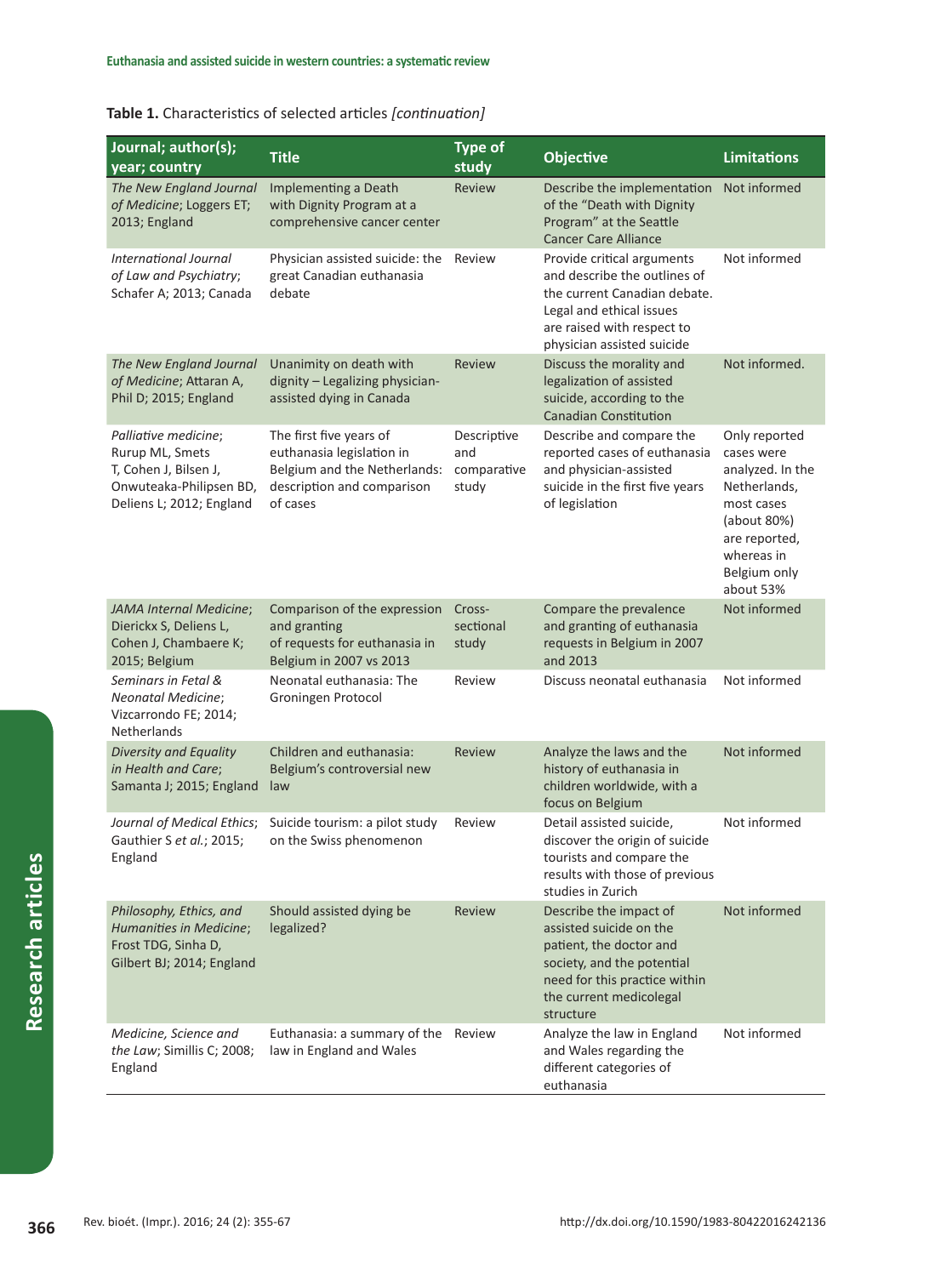#### **Appendix 2**

**Figure 2.** Timeline